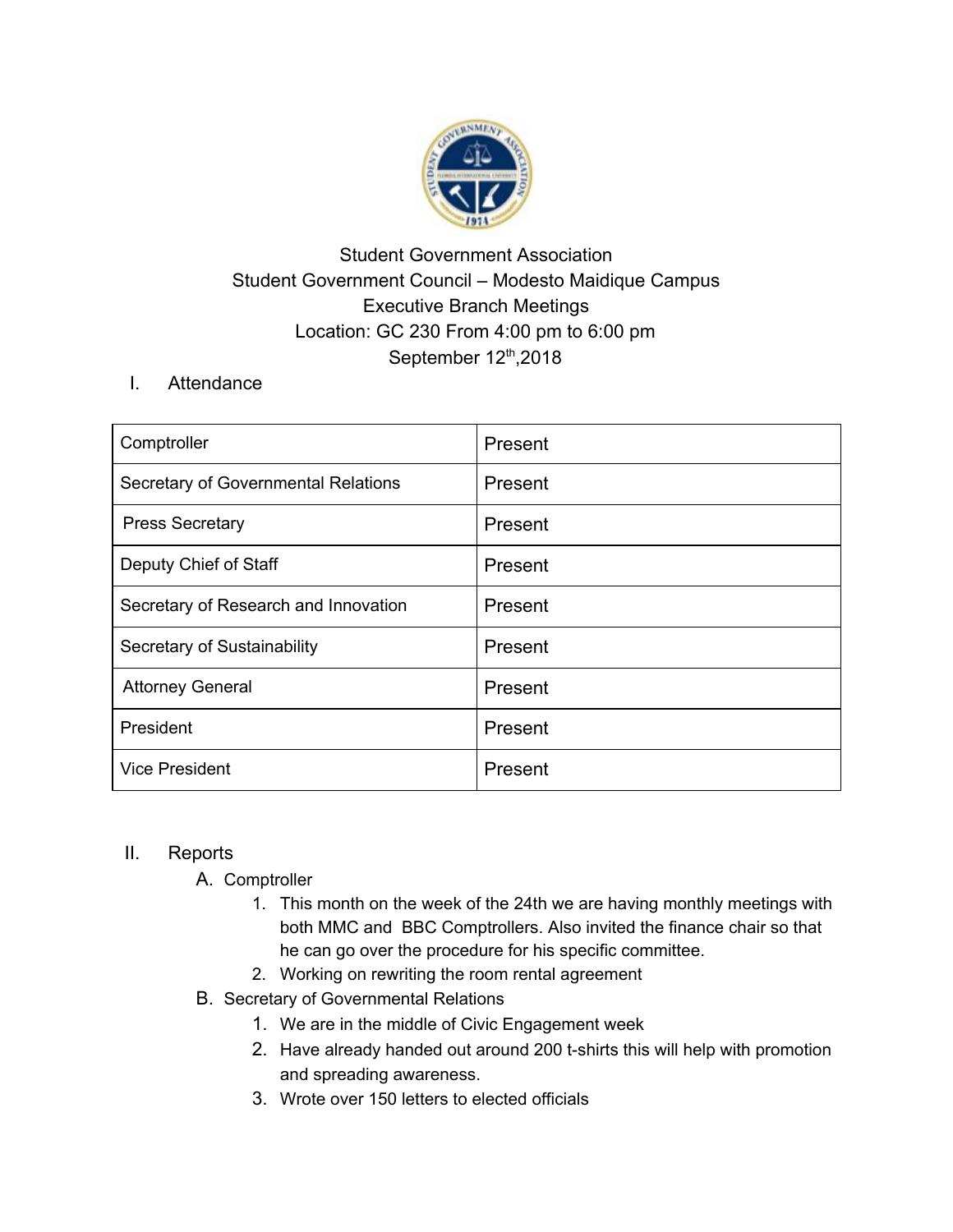- 4. By the end of this week, I was thinking it would be best if we did a post week press release on how the week went.
- 5. Tomorrow Jose and I will be a part of a discussion panel with the Lt. Governor of Florida. Need you help in spreading the news and getting people to go.
- 6. Thursday 9/13, movie showing for "Dunkirk".
- 7. Friday 9/14 we are doing our Community Involvement Fair and then the closing ceremony.
- C. External Relations
- D. Press Secretary
	- 1. Worked on Press Release for Civic Engagement Week.
	- 2. Working this week on doing the Wix page.
	- 3. Created statement for SGA MMC and Greek Life in regard to the existing tension and the expectations that were created in the town hall.
- E. Deputy Chief of Staff
	- 1. Created and collected data for the Campus Renaming Survey.\
		- a) BOT announced that they will not change the Campus name
	- 2. Drafted rejection emails for Cabinet applicants
		- a) For incoming students (freshmen), their rejection email contained the link to the Intern application.
	- 3. Responded to emails clarifying the expectations and requirements of positions.
	- 4. Created PowerPoint for the Athletics Mock Ups to show at President's Roundtable.
	- 5. Attended President's Roundtable and took notes on upcoming events. Those events were added to the SGA Calendar.
	- 6. Sent the link to the SGA Calendar for all SGA officials to access.
	- 7. In the process of helping Vivian with the intern program
- F. Secretary of Research and Innovation
	- 1. Scheduled second meeting with Bob Hacker (Director of StartUP) for 10/10 in regards with the Research Fair.
	- 2. Scheduled meeting with Dr. Gil (with Mitra, graduate senator) for 09/23
	- 3. Met with Luisana Zambrano Diaz (StartUP/Hult) to discuss Hult prize and have added her to the Senate's agenda (pending Speaker's update) for 09/17/2018.
	- 4. Developed task force for undergraduate research and scheduled first meeting.
	- 5. Worked with Chief of Staff to create two Director positions: Director of Innovation and Director of Research
		- a) actively recruiting for the two positions.
		- b) Instagram advertisement for director positions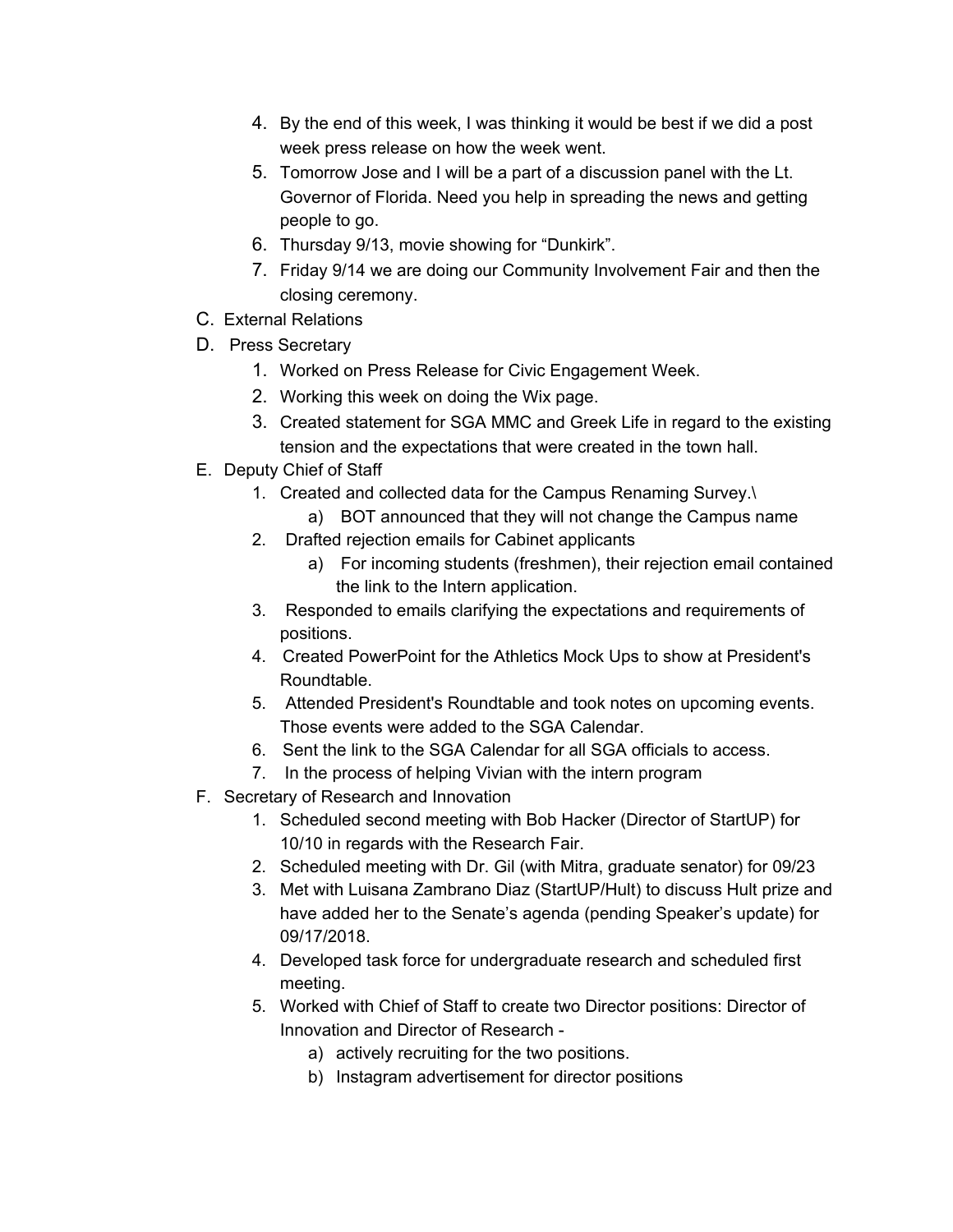- 6. Worked with Chief of Staff to secure room for Research Fair in the Spring.
- 7. E-mailed Reza (ChangeUP) to begin working with him.
- 8. Worked on Memorandum for the role of Assistant Director for Social Innovation Supported Civic Engagement Week (coffee with SGA, speaker on Monday, tabling on Wednesday)
- G. Secretary of Educational Programs
	- 1. Visited career services to get information to bring someone to guide cabinet and the interns on how to write a resume.
		- a) Career Service will come October 10th at 1pm at the Panther Lounge
	- 2. First intern interview took place today
	- 3. Gave out flyers to SGA members for Career Fair and JCPenny Suit Up Event.
	- 4. Helped Alejandro with Civic Engagement week by helping fold and set up table and attend students
	- 5. Created doodle for potential interns to sign up for interviews either Wednesday 9/12, Thursday 9/13, Tuesday 9/18.
	- 6. Sent out emails for interviews
		- a) Finalized powerpoint and materials needed for the interview
- H. Secretary of Sustainability
	- 1. I had meetings with Steve Pearson last Friday, the head of Treemendous.
		- a) Treemendous is an organization that helps restore native habitats across Mami. They are working closely with use to restore that nature preserve.
		- b) Talked with him about the arboretum and said it was a fantastic idea and that we should start a club with one of the students in his team here at FIU to maintain the arboretum.
	- 2. Meeting with Dr. Christopher Baraloto to discuss the arboretum and ideas they may have. Suggested to have an inventory of the trees we have already so that we can later show these numbers to the facilities.
	- 3. Liset is on board with the arboretum. We are meeting in two weeks. We will then take the proposal up to the President's office.
	- 4. Met with Daren Goldin go discuss about potentially making FIU solar.
	- 5. First thing I want to make solar is the Frost Museum.
		- a) \$174,000 to buy solar panels for the Frost Museum plus certain maintenance fees.
		- b) Look for Donors for the solar panels.
	- 6. Followed up with Yanina to set up the composting/recycling program for housing students.
	- 7. The project was approved by the housing directors so Yanina and I will start the process of forming a club that is in charge of this project.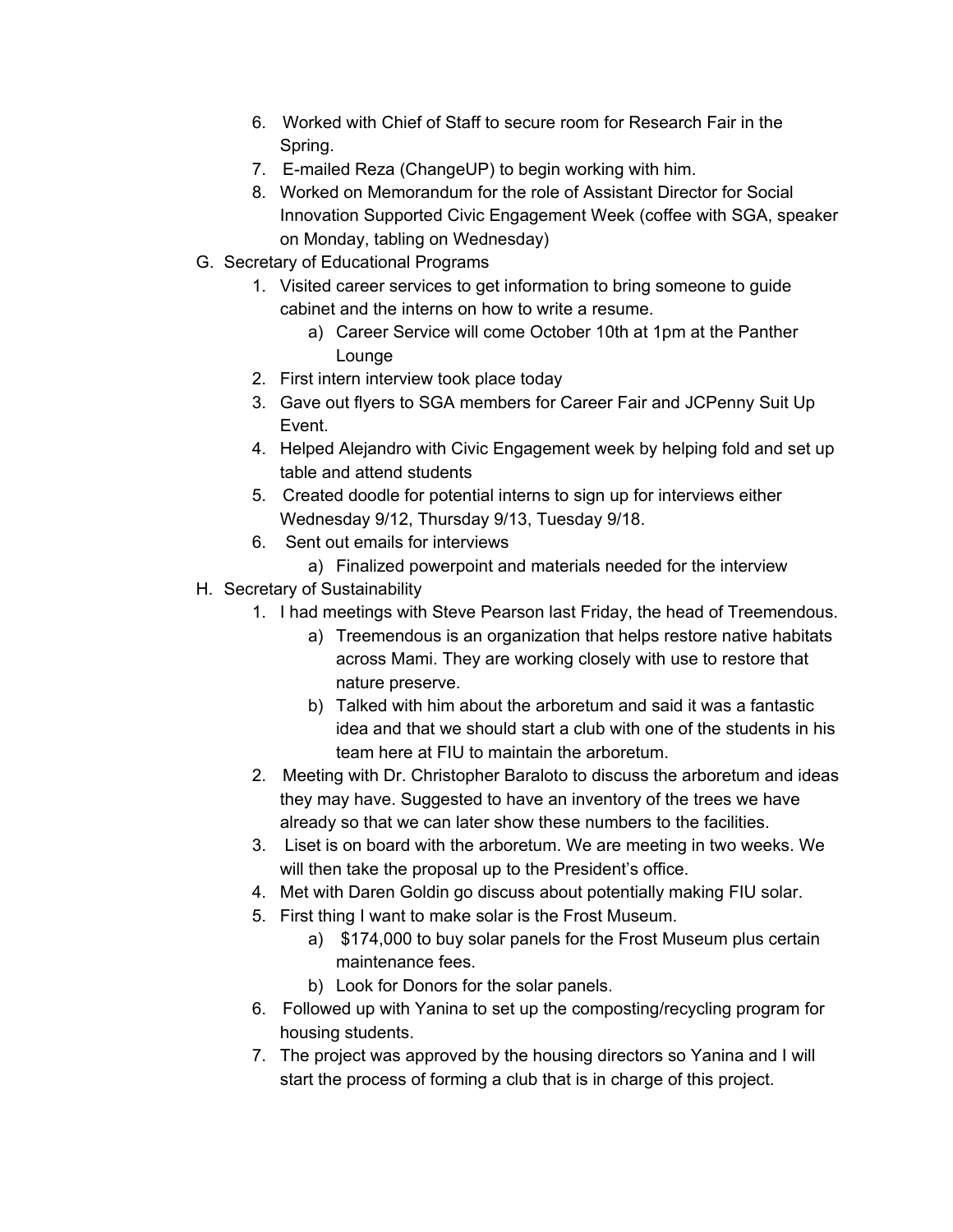- 8. Make Advertisement for composting/recycling program for housing students.
- I. Attorney General
	- 1. Attended the BOT meeting
	- 2. Meeting with Iris from the General Council Office for some guidance with my position.
- J. Secretary of Health and Well-being
- K. Secretary of Transportation and Safety
- L. Secretary of Academic Affairs
- M. Elections Commissioner
- N. Secretary of Social Justice and Equity
- O. Secretary of BBC
- P. Secretary of I-95
- Q. Secretary of ECC
- R. Chief of Staff
	- 1. Keep doing reports. Great job!
	- 2. Remember that School comes first.
	- 3. Please remember to do Office hour.
	- 4. Absences
		- a) Only 2 Unexcused absences per semester.
		- b) To be excused you have to let me or clerk of council know of your absence.
	- 5. Required to do 3 events per semester.
- S. President
	- 1. Yesterday I had conversation with Dr. Kram. She will oversee this new project the University is working on called "the Future of the Workforce in Universities".
		- a) Moving away from involvements and more towards what co-curriculums can supplement on you major.
			- (1) I would like the Secretary of Academic Affairs to work on this
	- 2. Presidents Roundtable went well
	- 3. Re-writing the room rental reservation
		- a) Proposed new ideas, one was to add the Speaker
		- b) 15 room reservations are opened for a year
		- c) General Councils Office is working on a new draft for the agreement
	- 4. Student Athlete Leadership Council, represent all the captain from every sport on campus, wants to join the President's Roundtable.
	- 5. Organize a Homecoming Float
		- a) Collaboration with the entire SGA
	- 6. Want to have a conversation on how we can partner with the Senate and Judicial branch in a healthy way.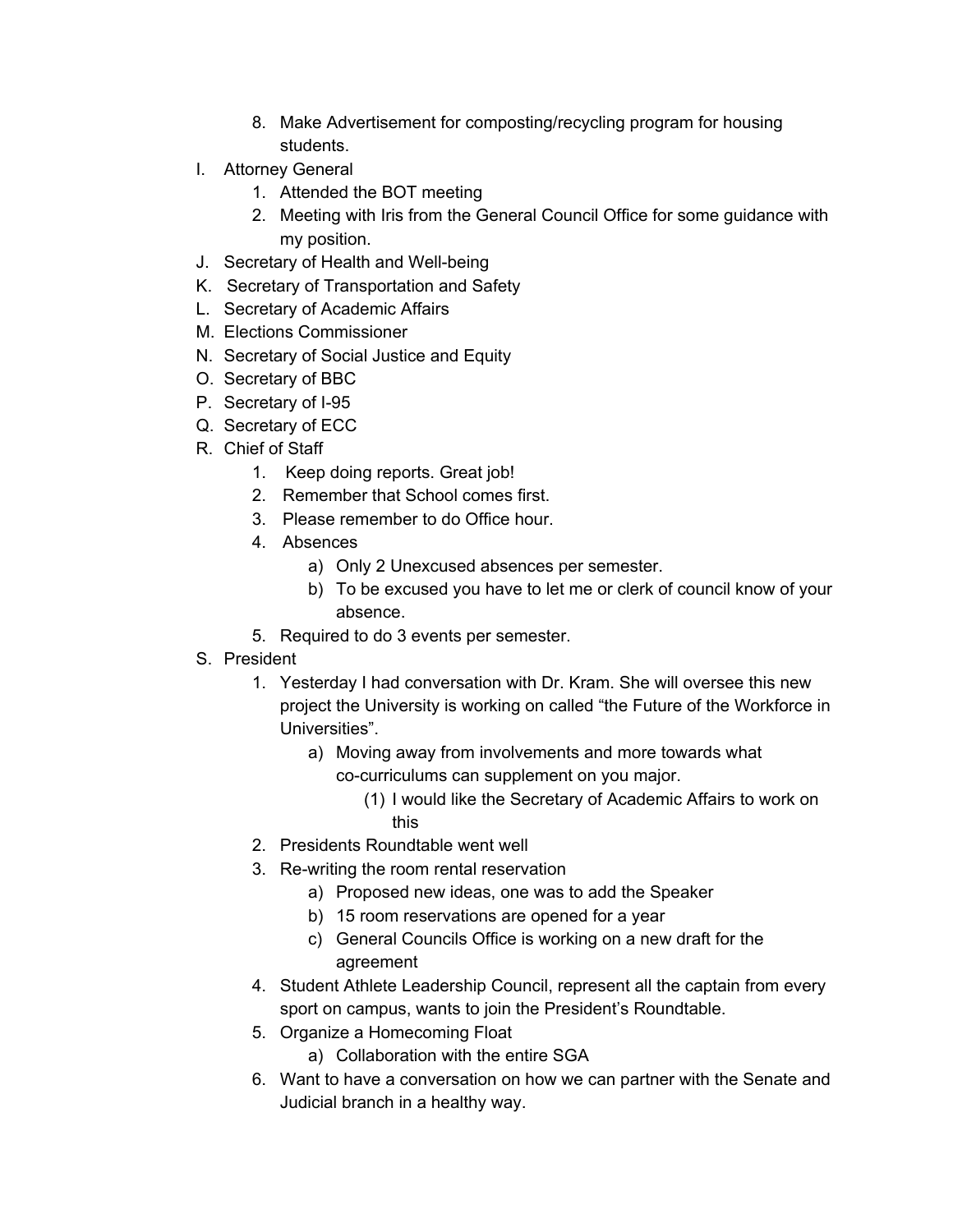- a) Attend Senate meetings.
- b) Create committees when we work in things together
- c) Idea to have a weekly cabinet to senate and vice versa.
- 7. Provos and the President have requested to make a presentation at an SGA retreat or at an event where SGA gets together.
- 8. Strategic Plan Steering Committee Appointment
	- a) Student Success
		- (1) Jeff Noel Recruit and strategically enroll students into success pathways
		- (2) Sabrina Leela Rossell Improve course pedagogy and reward faculty improving student learning
	- b) Preeminence
		- (1) Alejandro Munoz-McKearney Leverage preeminent program identification and assistance
		- (2) Jonathan Espino Prioritize facts that maximize targeted university rankings
		- (3) Victoria Larson Enhance university reputation to improve metrics and rankings
	- c) Highest Research
		- (1) Chazman Childers Improve Carnegie Highest Research/Achieve SUS Research Preeminence
		- (2) Remy Marin Expand innovation + entrepreneurship for social and economic impact
		- (3) Jose Sirven Engage undergraduate students in research and creative activities
	- d) Financial Base
		- (1) Brandon Aquino Manage and administer funds in support of performance goals
		- (2) Antonia Passalacqua Optimize organizational efficiencies and increased revenues
		- (3) Cooper Eisinger Grow learners at regional US locations + Global Centers
- 9. Executive council meeting will be setting the dates for the future.
- 10. Work with Chief of Staff in regards with early voting on campus.
- T. Vice-President
	- 1. I just had a meeting with Zahid. Turns out the initiative that I had in mind is already on the works.
		- a) Imbed the Women in Politics with what I working on with Zahid
	- 2. Working on following up with some of the issues that were brought up with Student Athletics Engagement
		- a) Working on communicating with parking and transportation